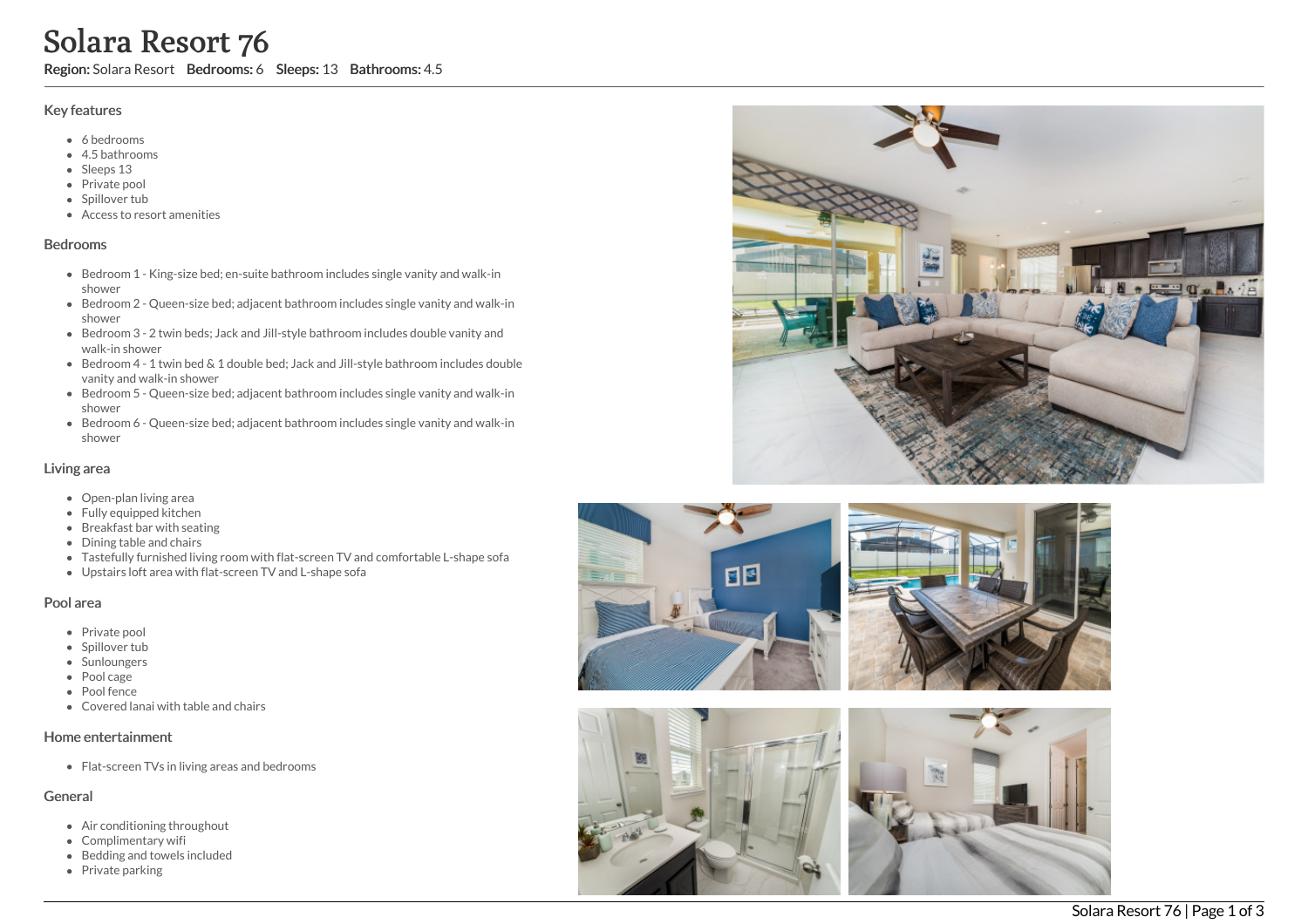#### Laundry room

- Washer and dryer
- Iron and ironing board

## Children's equipment available for hire

- Crib
- Stroller
- $\bullet$  High chair
- Pack and play

## Resort facilities

Located just 8 miles from Disney, Solara Resort is a brand new, exclusive resort offering guests a wide range of luxury amenities for an unforgettable holiday experience. Whether you choose to relax and unwind poolside in your own private cabana, enjoy a drink at the Tiki Bar or take a break at the Gelato cafe - Solara is the perfect place for relaxing under the Florida sun. At the centre of the resort you will find the Clubhouse, which features an extensive water complex with activities to suit the whole family. Kids can enjoy the splash pad and water slide but for the more adventurous, there is the FlowRider wave simulator with an expert team on site to teach you how to surf! Solara also benefits from a range of sporting facilities including a fitness center, sports courts, walking trails and a soccer field. When it  $\tilde{A}$  t  $\hat{a}$ ,  $\hat{a}$ ,  $\hat{a}$  s finally time for a break, guests can relax in the the top quality restaurants, cafes and bars available to everyone.

## Places of interest

- Airport 31 miles
- Disney World 8 miles
- Seaworld 18 miles
- Universal Studios 23 miles
- Legoland 30 miles
- Beaches (Cocoa Beach) 79 miles